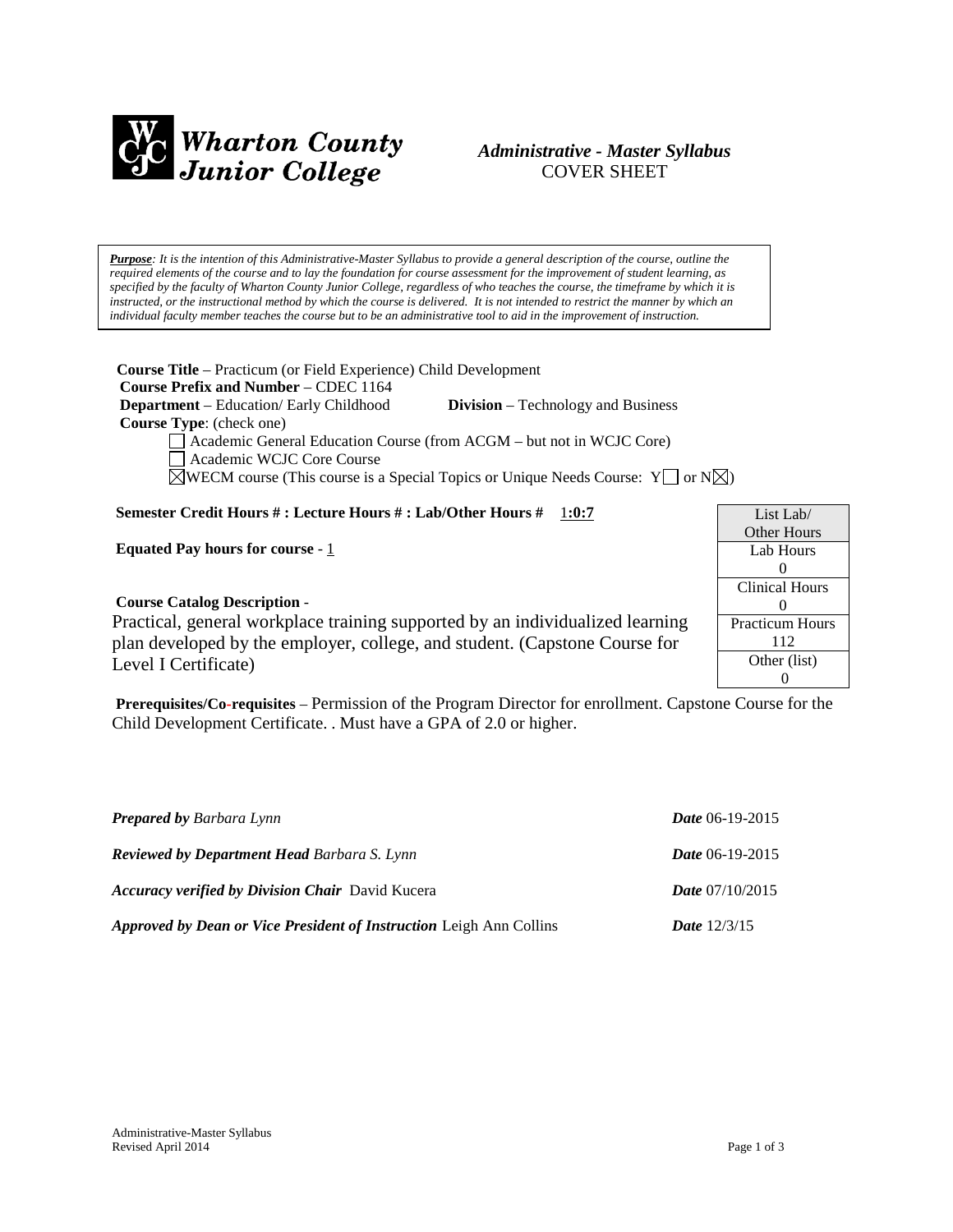

**I. Topical Outline** – Each offering of this course must include the following topics (be sure to include information regarding lab, practicum, clinical or other non-lecture instruction):

Practicum experiences of 7 hours per week for 16 weeks (112 hours total) will allow the student to practice

- Arrangement of the environment for safety and for optimal learning
- Positive child guidance and discipline
- Observation and assessment of a target child using checklists, anecdotal records, running records, or other appropriate authentic assessment measures
- Lesson planning and implantation for small groups of children and large groups where appropriate
- Evaluation of the child, the environment, and lessons presented
- Professional dress, communication, demeanor, and behavior

### **II. Course Learning Outcomes**

| <b>Learning Outcomes</b>                                                                                                                                                                                                                                                                                                                                                                                                                                                                                                                                                                                                                   | <b>Methods of Assessment</b>                                                                                                                                                                                                                                                                                                                                                                                                                                                                                                                                                                                                                                                                                                                                                           |
|--------------------------------------------------------------------------------------------------------------------------------------------------------------------------------------------------------------------------------------------------------------------------------------------------------------------------------------------------------------------------------------------------------------------------------------------------------------------------------------------------------------------------------------------------------------------------------------------------------------------------------------------|----------------------------------------------------------------------------------------------------------------------------------------------------------------------------------------------------------------------------------------------------------------------------------------------------------------------------------------------------------------------------------------------------------------------------------------------------------------------------------------------------------------------------------------------------------------------------------------------------------------------------------------------------------------------------------------------------------------------------------------------------------------------------------------|
| Upon successful completion of this course,                                                                                                                                                                                                                                                                                                                                                                                                                                                                                                                                                                                                 |                                                                                                                                                                                                                                                                                                                                                                                                                                                                                                                                                                                                                                                                                                                                                                                        |
| students will:<br>As outlined in the learning plan,<br>apply the theory, concepts, and<br>1.<br>skills involving specialized<br>materials, tools, equipment,<br>procedures, regulations, laws, and<br>interactions within and among<br>political, economic,<br>environmental, social, and legal<br>systems associated with the<br>occupation and the<br>business/industry<br>and will demonstrate legal and<br>2.<br>ethical behavior, safety practices,<br>interpersonal and teamwork skills,<br>and appropriate written and verbal<br>3.<br>communication skills using the<br>terminology of the occupation and<br>the business/industry | A portfolio of lesson plans geared to<br>1.<br>the assigned age group (ages 3-8)<br>years) in the areas of language arts,<br>math, science, social studies, motor<br>development, music, art, and sensory<br>$play.*$<br>Evaluation of professional conduct<br>2.<br>provided by the site director, the<br>instructor, and the student's self-<br>evaluation.*<br>2. Environmental safety evaluation of<br>the indoor and outdoor learning<br>environment at the assigned site.*<br>1,3. A case study of a selected target child<br>including anecdotal records, checklists,<br>running records assessing development in<br>the physical, cognitive/language, and<br>social-emotional domains. *<br>*As evaluated by a departmental<br>rubric with a grade of 70 indicating<br>mastery |
|                                                                                                                                                                                                                                                                                                                                                                                                                                                                                                                                                                                                                                            |                                                                                                                                                                                                                                                                                                                                                                                                                                                                                                                                                                                                                                                                                                                                                                                        |